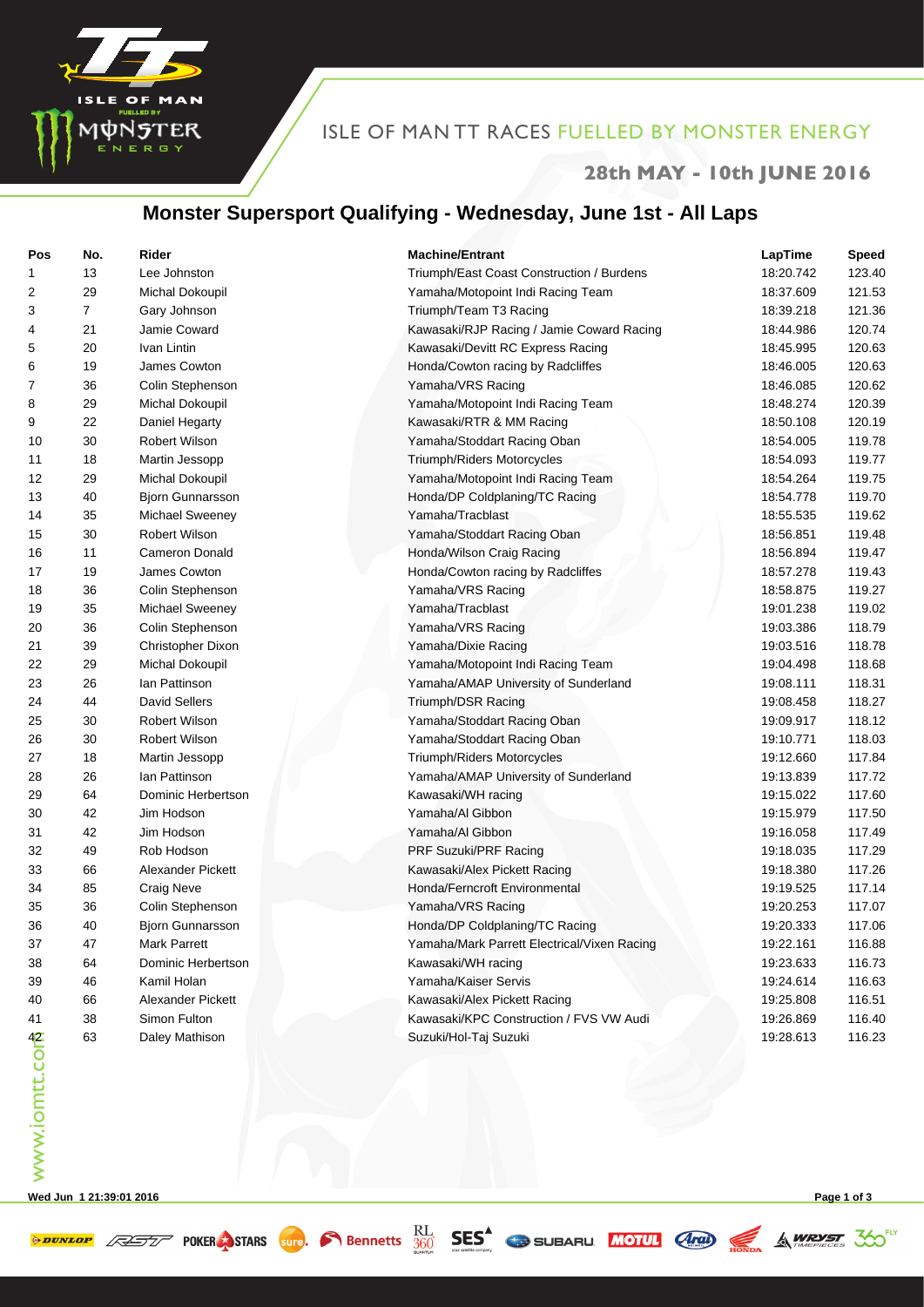

## ISLE OF MAN TT RACES FUELLED BY MONSTER ENERGY

#### **28th MAY - 10th JUNE 2016**

## **Monster Supersport Qualifying - Wednesday, June 1st - All Laps**

| Pos                | No. | Rider               | <b>Machine/Entrant</b>                     | LapTime   | <b>Speed</b> |
|--------------------|-----|---------------------|--------------------------------------------|-----------|--------------|
| 43                 | 85  | <b>Craig Neve</b>   | Honda/Ferncroft Environmental              | 19:30.219 | 116.07       |
| 44                 | 46  | Kamil Holan         | Yamaha/Kaiser Servis                       | 19:30.921 | 116.00       |
| 45                 | 38  | Simon Fulton        | Kawasaki/KPC Construction / FVS VW Audi    | 19:32.125 | 115.88       |
| 46                 | 76  | Andrew Soar         | Suzuki/Pete Stacey                         | 19:32.498 | 115.84       |
| 47                 | 73  | Adrian Harrison     | Honda/PRS Racing & Town Garage             | 19:34.213 | 115.68       |
| 48                 | 73  | Adrian Harrison     | Honda/PRS Racing & Town Garage             | 19:36.120 | 115.49       |
| 49                 | 62  | Paul Smyth          | Yamaha/Paul Smyth Racing                   | 19:36.610 | 115.44       |
| 50                 | 76  | Andrew Soar         | Suzuki/Pete Stacey                         | 19:37.875 | 115.32       |
| 51                 | 90  | Morgan Govignon     | Honda/Optimark Road Racing Team            | 19:42.320 | 114.88       |
| 52                 | 84  | <b>Barry Furber</b> | Suzuki/Vauxhall/Greenhous/Moto-Design      | 19:43.187 | 114.80       |
| 53                 | 62  | Paul Smyth          | Yamaha/Paul Smyth Racing                   | 19:43.292 | 114.79       |
| 54                 | 81  | Julien Toniutti     | Yamaha/Optimark Road Racing Team           | 19:44.966 | 114.63       |
| 55                 | 84  | <b>Barry Furber</b> | Suzuki/Vauxhall/Greenhous/Moto-Design      | 19:45.898 | 114.54       |
| 56                 | 81  | Julien Toniutti     | Yamaha/Optimark Road Racing Team           | 19:46.030 | 114.52       |
| 57                 | 71  | Xavier Denis        | Honda/Optimark Road Racing Team            | 19:46.127 | 114.51       |
| 58                 | 84  | <b>Barry Furber</b> | Suzuki/Vauxhall/Greenhous/Moto-Design      | 19:47.768 | 114.36       |
| 59                 | 73  | Adrian Harrison     | Honda/PRS Racing & Town Garage             | 19:48.380 | 114.30       |
| 60                 | 41  | Davy Morgan         | Yamaha/Magic Bullet Motorsport             | 19:51.306 | 114.02       |
| 61                 | 71  | Xavier Denis        | Honda/Optimark Road Racing Team            | 19:53.132 | 113.84       |
| 62                 | 90  | Morgan Govignon     | Honda/Optimark Road Racing Team            | 19:53.515 | 113.81       |
| 63                 | 73  | Adrian Harrison     | Honda/PRS Racing & Town Garage             | 19:54.793 | 113.68       |
| 64                 | 80  | Gavin Lupton        | Honda/Top Gun Racing                       | 19:55.033 | 113.66       |
| 65                 | 79  | Ben Rea             | Suzuki/Rea-Racing                          | 19:55.900 | 113.58       |
| 66                 | 44  | David Sellers       | Triumph/DSR Racing                         | 19:57.116 | 113.46       |
| 67                 | 68  | Anthony Redmond     | Triumph/KPC                                | 19:59.682 | 113.22       |
| 68                 | 82  | <b>Chris Petty</b>  | Yamaha/AEGIS Audit & Assessment Ltd        | 20:03.667 | 112.85       |
| 69                 | 80  | Gavin Lupton        | Honda/Top Gun Racing                       | 20:07.927 | 112.45       |
| 70                 | 94  | <b>Tim Sayers</b>   | Kawasaki/KS Perfromance                    | 20:08.943 | 112.35       |
| 71                 | 84  | <b>Barry Furber</b> | Suzuki/Vauxhall/Greenhous/Moto-Design      | 20:09.151 | 112.33       |
| 72                 | 94  | <b>Tim Sayers</b>   | Kawasaki/KS Perfromance                    | 20:12.060 | 112.06       |
| 73                 | 95  | Olaf Romijn*        | Kawasaki/ROMOTOR RACING                    | 20:12.103 | 112.06       |
| 74                 | 94  | <b>Tim Sayers</b>   | Kawasaki/KS Perfromance                    | 20:14.815 | 111.81       |
| 75                 | 88  | Josh Daley*         | Kawasaki/Josh Daley Racing                 | 20:16.401 | 111.66       |
| 76                 | 82  | <b>Chris Petty</b>  | Yamaha/AEGIS Audit & Assessment Ltd        | 20:20.728 | 111.27       |
| 77                 | 95  | Olaf Romijn*        | Kawasaki/ROMOTOR RACING                    | 20:27.353 | 110.67       |
| 78                 | 94  | <b>Tim Sayers</b>   | Kawasaki/KS Perfromance                    | 20:27.635 | 110.64       |
| 79                 | 61  | Karl Foster         | Kawasaki/Robert Gower                      | 20:27.856 | 110.62       |
| 80                 | 90  | Morgan Govignon     | Honda/Optimark Road Racing Team            | 20:27.999 | 110.61       |
| 81                 | 95  | Olaf Romijn*        | Kawasaki/ROMOTOR RACING                    | 20:28.869 | 110.53       |
| 82                 | 86  | Mark Goodings       | Kawasaki/Team York Suzuki / PMH Promotions | 20:28.941 | 110.52       |
| 83                 | 88  | Josh Daley*         | Kawasaki/Josh Daley Racing                 | 20:32.824 | 110.18       |
| 84<br>www.iomtt.co | 79  | Ben Rea             | Suzuki/Rea-Racing                          | 20:34.084 | 110.06       |
|                    |     |                     |                                            |           |              |

**Wed Jun 1 21:39:01 2016 Page 2 of 3**

**SES SES SUBARU MOUL AND SES SUBARU DES A MOUL AND SAMPLET**